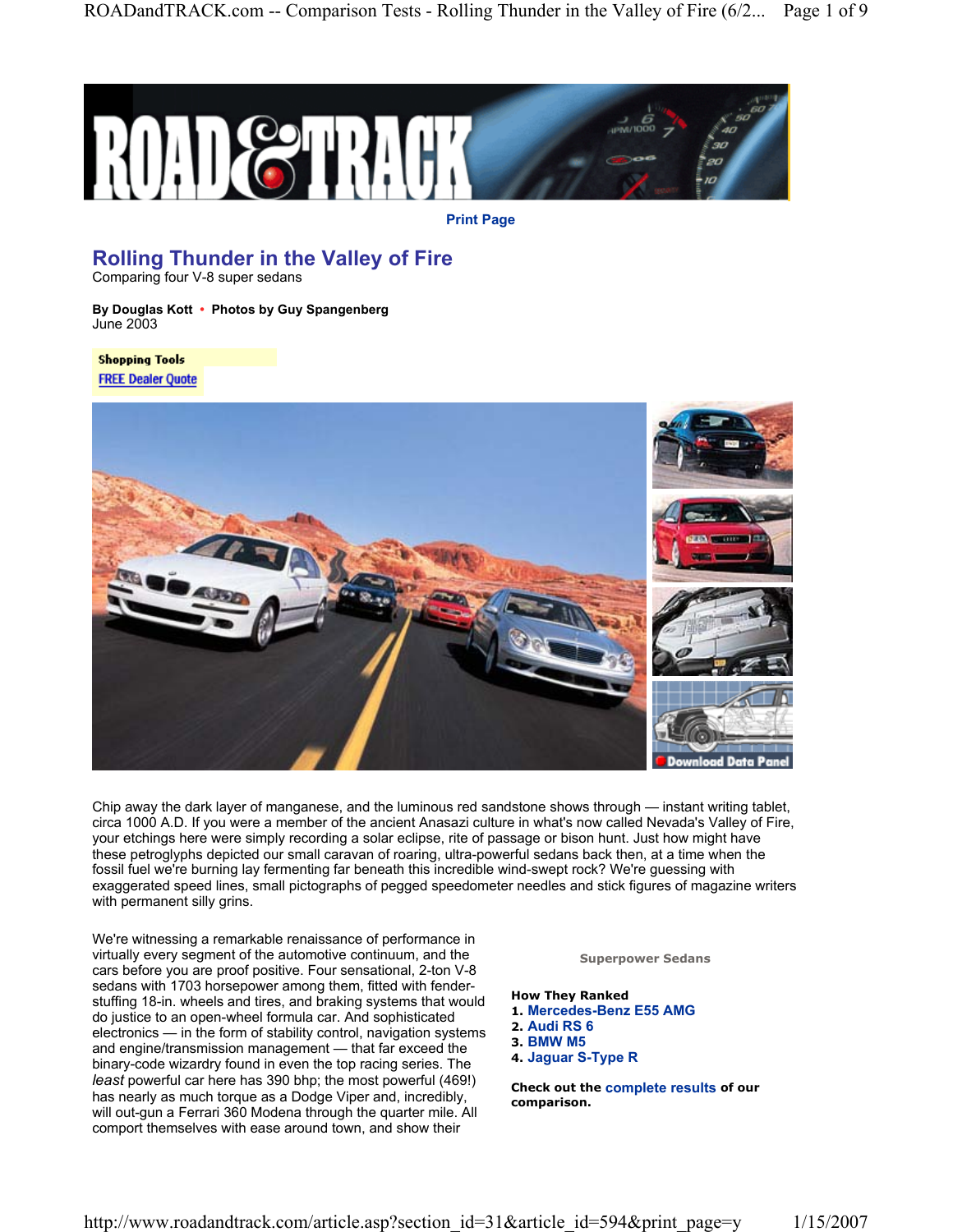hand not through exaggerated bodywork or flamboyant color, but with hunkered-down ride heights, a multitude of exhaust tips and discreet badges...and, when appropriate, a squeeze of the loud pedal.

#### **Plus: Take a Behind the Scenes look at these high-performance luxury sedans.**



Wicked-quick 4-doors like these need vast expanses of open road to exercise, and to that end we planned a three-day, 1000-mile route that ranged in elevation from -282 feet to 7000, from our Newport Beach offices through Death Valley to Lone Pine, California, hugging the backside of the Sierra Nevada range. Long, twisting ascents into the Sylvania Mountains were an excellent test for our forced-induction participants as we crossed into Nevada, and we made good time under cover of darkness along Highway 95 toward Las Vegas for a night's rest, then on to the Valley of Fire.

In addition to our usual staff stalwarts, we invited two-time IMSA GTS champ and R&T contributor Steve Millen along for

his considerable expertise in vehicle dynamics (not to mention his congenial Kiwi disposition) to take part in our ratings and evaluation processes. Here's how the sedans fared, in order of ascending points.

# **4th — Jaguar S-Type R 559.7 points**

It's seductive, with the allure of a 1960s' Mark II saloon done in the modern idiom. It's powerful, with an Eaton Roots-type supercharger cramming boost into 4.2 liters of variable-valvetimed alloy V-8, for a total of 390 bhp. It's pedigreed, with the famous "leaper" hood ornament lunging over a grille of stainless-steel mesh, and a birth certificate that reads "Castle Bromwich." To boot, this lithe cat is the least expensive of our quartet, at \$64,600 as tested. So why didn't the S-Type R land on its feet in our ratings?



Well, consider the competition here, and also note that the final points spread among our contestants was a rather narrow one. Perhaps Senior Editor Kim Wolfkill said it best: "The S-Type R

would be considered an excellent sports sedan if only it weren't compared with the other three cars in this test."



**Underhood, Jaguar's 4-cam 4.2-liter V-8 is joined by our test group's only 6-speed automatic transmission to make short work of passing maneuvers and backroads alike.** 

To be fair, the S-Type R wasn't designed as a direct M5 competitor, but rather to dish out its considerable performance in a kid-glove package. Shifts of its 6-speed ZF automatic are gentle, velvety nudges (considering the power being transmitted), the V-8's cruising growl is nicely muted and, despite firmer spring rates and electronically controlled 2-stage shocks, the ride is supple without relinquishing control. It's only when you really start to press, at 7 or 8/10ths, that the tradeoff for ride is felt. "The Jag is lovely to drive...it handles really, really well," said Steve. "In fact, it may have a little less understeer than the Audi when really pushing it hard through these last canyon parts...yet over undulations at higher speeds the car starts to move around and the dynamics get bigger and bigger." Likewise, the braking system with impressive Brembo 4-piston calipers is set up with soft initial bite, yet formidable stopping power as more pedal is applied.

In our instrumented testing, the Jag was slowest...or more appropriately, least quick, as its 0-60 time of 5.2 seconds and quarter-mile blast of 13.7 still put it ahead of such heralded sports cars as the Honda S2000 and Nissan 350Z. Full throttle here brings out the highly audible supercharger whine — an urgent strain sort of like the gearbox on an electric drill — that disappears at cruise. Not the prettiest sound, but a Pavlovian indicator of performance to come.

Compared to other high-tech approaches, the S-Type's interior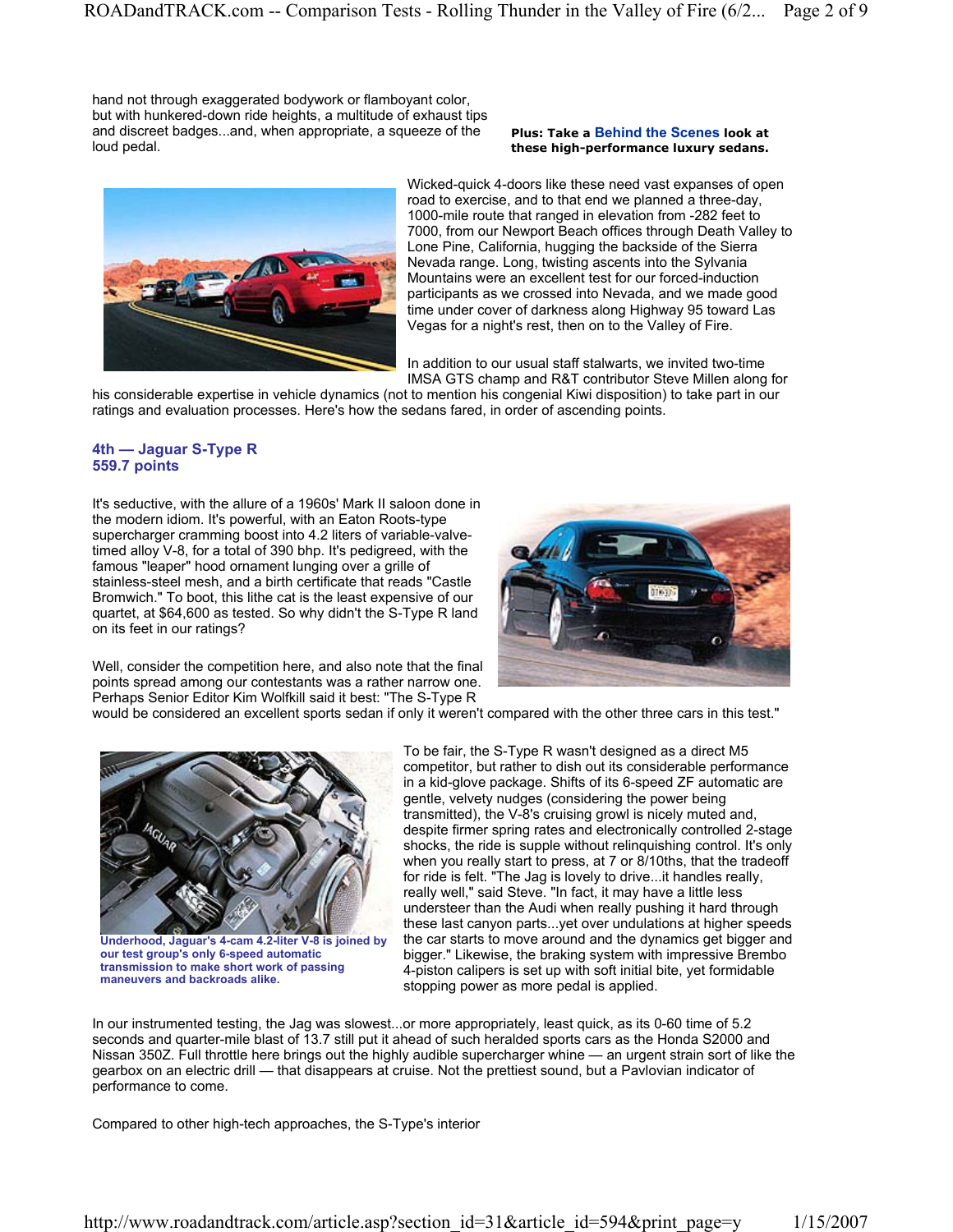is comfortable, classy and slightly more snug-feeling than the others, with uncluttered instrumentation bathed in a soothing green light at night. Torso-cradling sport seats adjust 16 ways, including moving the seat base fore/aft relative to the seatback, and the perforated leather wheel has a rim cross-section that naturally fits your hand. Gray bird's-eye maple veneers and abundant leather finish off an interior redesigned for 2003 to more closely resemble the XJ sedan's — a big improvement, as the old design had a huge semicircle at center dash, with tiny digital displays, that just didn't fit the Olde World design aesthetic. Yet we all felt that the quality of some interior plastics, the "hand" of the leather, underhood appearance and the trunk lining were slightly underwhelming for a car in this price range. And while we're quibbling, some noted that the detents on the "manual" side of the Jag's traditional J-gate shifter could be more positive when really flogging along. "At times like that, you don't need ambiguity," noted Associate Art Director Bert Swift.



**The leather, wood and chrome-trimmed cockpit makes for an inviting motoring environment with traditional Jaguar design cues, while also subtly hinting at the S-Type R's supercharged performance.** 

At other times — most others, in fact — the S-Type R is a real sweetheart, with an extra measure of quiet class and ride comfort to complement its remarkable performance.



## **3rd — BMW M5 562.8 points**

Relative to humans, sports-sedan years are a little like dog years, and even BMW's Uber-4-door — the car that arguably created the modern super-sedan genre — is showing flecks of gray around the muzzle. The current 5 Series body style has been with us since 1996; its Motorsport-tuned variant, since 2000. So there's a sameness to the design, which still looks tidy and well proportioned in the classic upright, BMW sportssedan sort of way. "Attractive, yet dated," said Wolfkill.

It's a good thing that its 5.0-liter S62 V-8, with eight individual throttles snapping to attention, seems completely impervious to the aging process, because it's the same torquey, sonorous jewel it has always been. The only normally aspirated engine of our group (coupled to the only manual gearbox, a 6-speed) makes its 394 bhp through displacement and fine-tuned breathing, and its driver is rewarded with instant response from four variably-timed camshafts and a snarly V-8 baritone barked out its brawny exhaust tips. Since much of our driving was done at altitude, the M5 was at a slight disadvantage keeping up with the forced-induction cars. Said Swift: " You have to stir the box a little more, rev the engine a little harder, brake a little later and corner a bit harder to keep the gap from growing."

Fortunately, chase mode in the M5 is a most enjoyable process as its chassis sends the purest, cleanest messages back to the driver through its contact patches. "Its lively, tossable nature



**The only normally aspirated engine of the bunch, the M5's quick-revving V-8 rewards the enthusiast with excellent flexibility, and the 6-speed manual gearbox brings the added satisfaction of increased driver involvement.**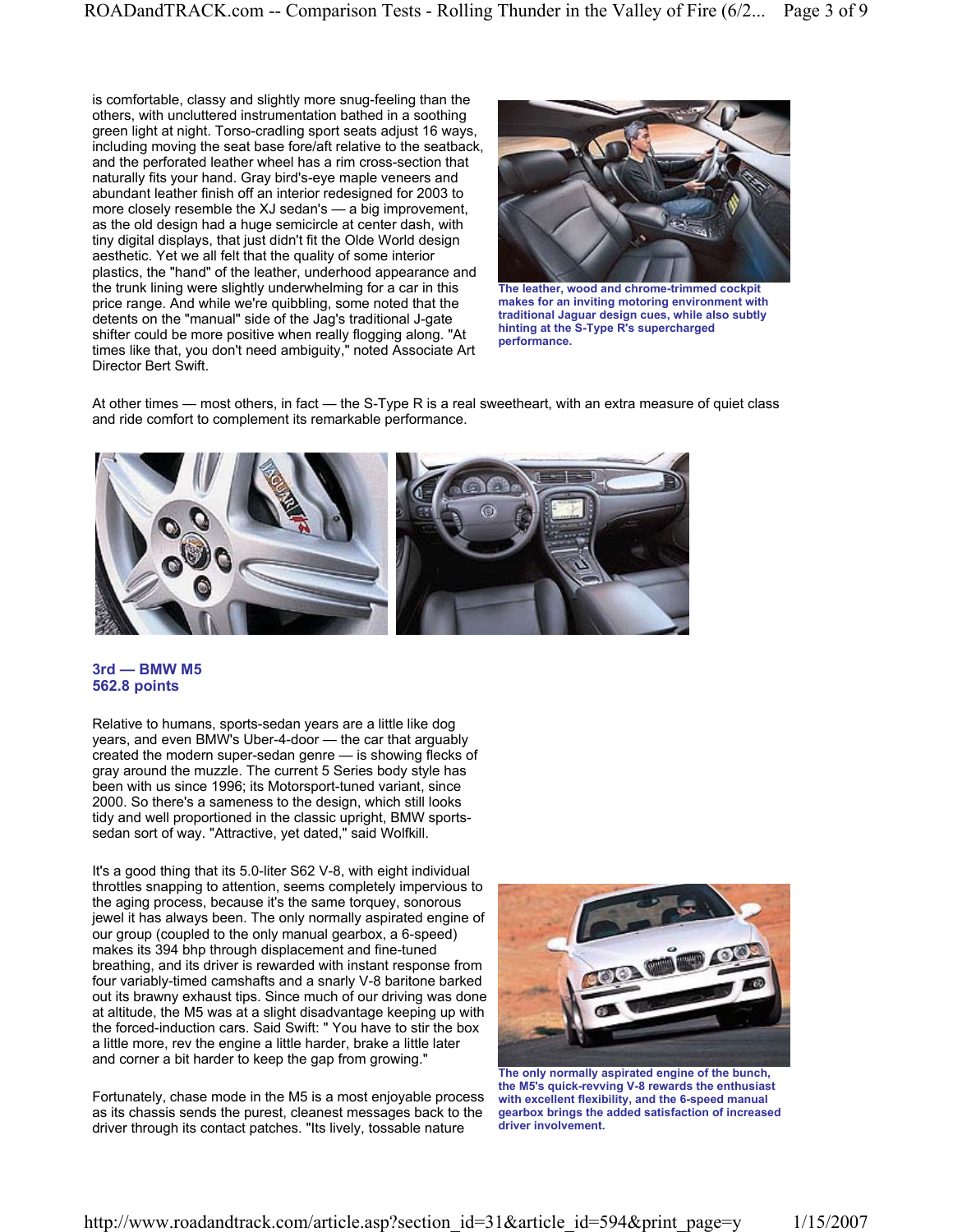makes it a more challenging and ultimately, more satisfying car to drive quickly," said



Wolfkill. Added Millen: "The pedal position for heel-andtoeing was very good...the relationship of pedal



heights, and the distance apart." Factor in a businesslike set of gray-faced gauges (the tach with lighted sections, starting at

4000 rpm, that go out sequentially as the engine warms up), the typical notchy-yet-precise BMW shifter and a second-nature driving position, and you have a finely honed blade expressly for apex-carving.

Back down at reasonable elevations at our test track, the M5 shows why it was king of the roost for so long, with a 0-60 sprint of 4.8 sec. and a quarter-mile posting of 13.3 sec. at 108.5 mph, beating the Jag in this last contest by a sound 0.4 sec. and tying the considerably more powerful Audi to 100 mph, in 11.3 sec. The BMW also turned in the shortest stopping distance from 60 mph at 116 ft. (it should be noted that the total variance in this group was only 4 ft.). Powerful though the brakes are, the first bit of pedal travel feels soft, the only blemish in a very tight, responsive overall package.

Inside, the same criticisms of the exterior apply — handsome, but old-looking. The demeanor is businesslike and a tad somber, but titanium-hued metal accents on the dash and door panels provide some relief; and the Motorsport tri-color emblem adds panache to the speedometer face and illuminated shiftknob insert. Seats covered in textured Nappa Point leather are superbly supportive and comfortable, and offer a thigh support cushion that electrically extends and retracts in addition to the other adjustments. Some of us judged the steering-wheel rim (its leather stitched with the three "M" colors) to be a little squishy-feeling. And the wheel position seems a bit high relative to the seat, something we've noted in virtually every BMW.



There's still a lot to like about the grand statesman of superbly powerful sports sedans. And rumors of a 500-bhp, V-10-motivated M5 replacement, due in the next couple of years, show that BMW is serious about recapturing its dominance of this segment.



### **2nd — Audi RS 6 573.4 points**

If leeches went to boot camp, they'd do well to have an Audi RS 6 as their drill instructor. Such is the remarkable adhesion of this tremendously powerful, 450-bhp twin-turbocharged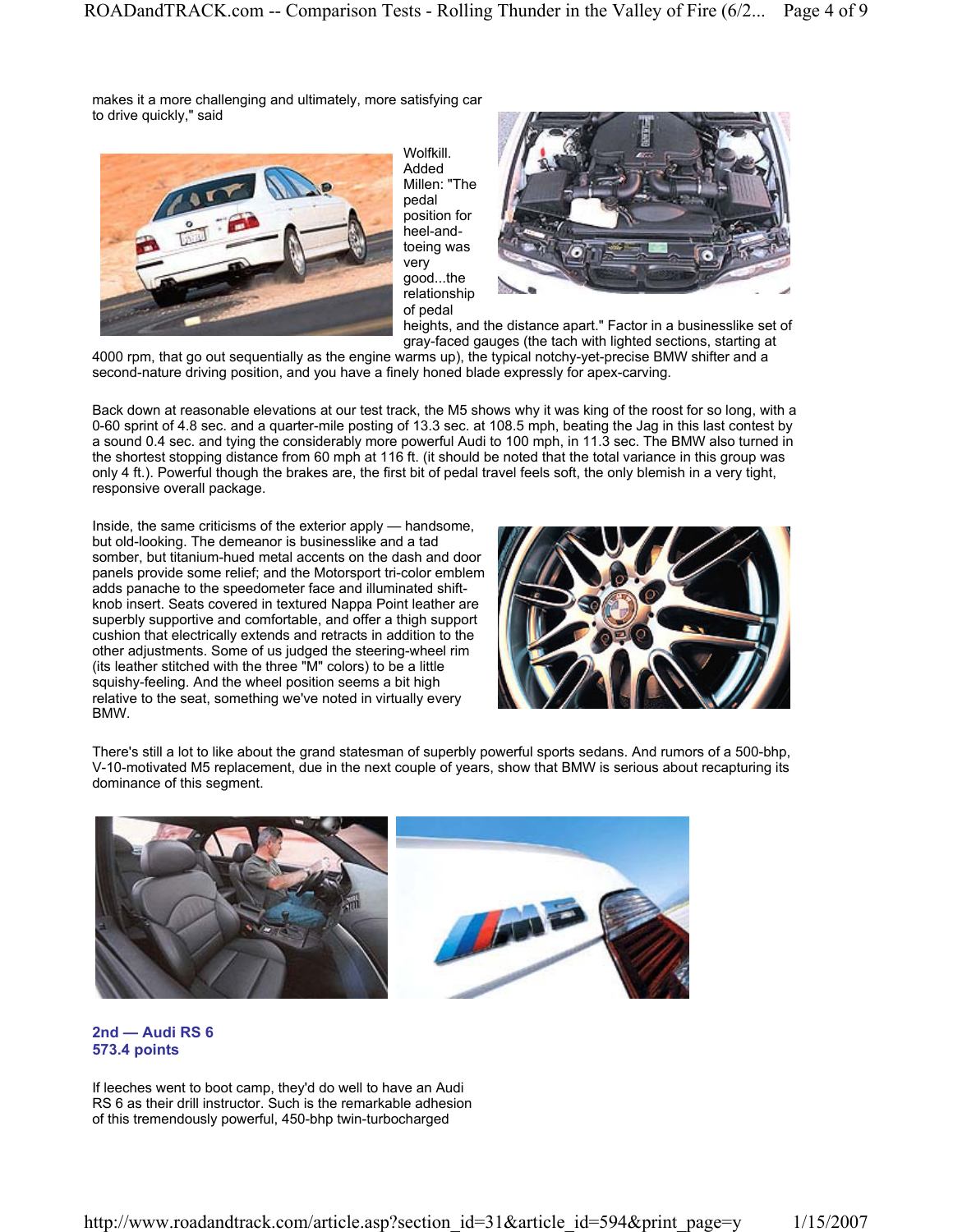sedan fitted with the Quattro IV all-wheel-drive system. Despite its compact engine completely overhanging the front axle (making for the most nose-heavy weight distribution of the lot, at 58/42 percent, front/rear), the Audi understeers only moderately at the edge of its considerable 0.88g grip envelope, and absolutely clawed its way out of the tight, constant-radius corners of the Sylvania Mountain section. "Just when you think that perhaps you've asked too much," offered Swift, "the allwheel drive grabs the chassis at all four corners and rips the car in the proper direction." Said Steve: "You never feel that the rear is at all nervous or going to let you down; it's just nailed, and it follows the front of the car."





**Small paddles on the back of the steering wheel make for quick and convenient shifting of the RS 6's 5-speed Tiptronic transmission.** 

Cornering is impressively flat, no doubt helped by Audi's Dynamic Damping Control, a hydraulic system that links diagonally opposed shocks. In a right-hand bend, for instance, the system senses the lightly loaded right-front suspension and transfers pressure to the left-rear shock to reduce roll.

When corners give way to the short chutes, the V-8 is there with only the slightest hesitation from its twin K04 turbos, summoning massive torque at low rpm — 415 lb.-ft. from 1950 to 5600 rpm — and veritable rocket-sled acceleration. Our Stalker test gear confirmed the subjective impressions, with a 4.6-sec. leap to 60 mph and a blazing 13.1-sec. quarter mile; put another way, those are Aston Martin Vanquish numbers. And the Audi delivers it in such an understressed way, with a low murmuring sound that rises and falls in relation to throttle.

It's also easy to keep it on boil with extremely well-placed paddle shifters on the steering wheel that decisively command the Tiptronic 5-speed automatic.

Brakes are as powerful as the engine is strong, with gargantuan 8-piston front calipers that clamp equally large rotors that float on radial pins protruding from special hubs. Initial feel is quite touchy, and braking effort for even hard stops is significantly lighter than the other cars, but once acclimated, their power is addictive.

We've had high praise for recent Audi interiors and the RS 6's insides are very inviting. Our car had the optional carbon-fiber trim, with fine wire woven into its cloth, that served as the perfect high-tech accent. Seats are comfortable, with not quite as much lateral support as some of the others, and covered in an appealing scheme of ivory leather with blue piping. Gauges don't come much bolder than the RS 6's, with red-on-black graphics and a special typeface for the numerals. If there's criticism to levy, it's that the center-stack buttons for ventilation and sound systems have rather small white markings that turn into a sea of red hash marks at night. The Audi's rear seat area deserves special mention as it's chock-full of amenities — map lights, seat heaters, ashtrays, ventilation ducts, and optional sunshades for the side windows. Plus, its rear seats fold down to reveal a huge rectangular pass-through for increased utility (the Jag's fold down too, but the pass-through is much smaller).



**A deliciously smooth 450-bhp twin-turbocharged V-8 and 8-piston calipers with floating rotors are just a few of the treats in the RS 6's plentiful bag of technological tricks.** 

All in all, the Audi is a highly desirable, though pricey (\$82,700 list) endurance racing car for the street. Wolfkill spoke for all of us when he wrote, "If there exists a better car for going effortlessly fast, I haven't driven it."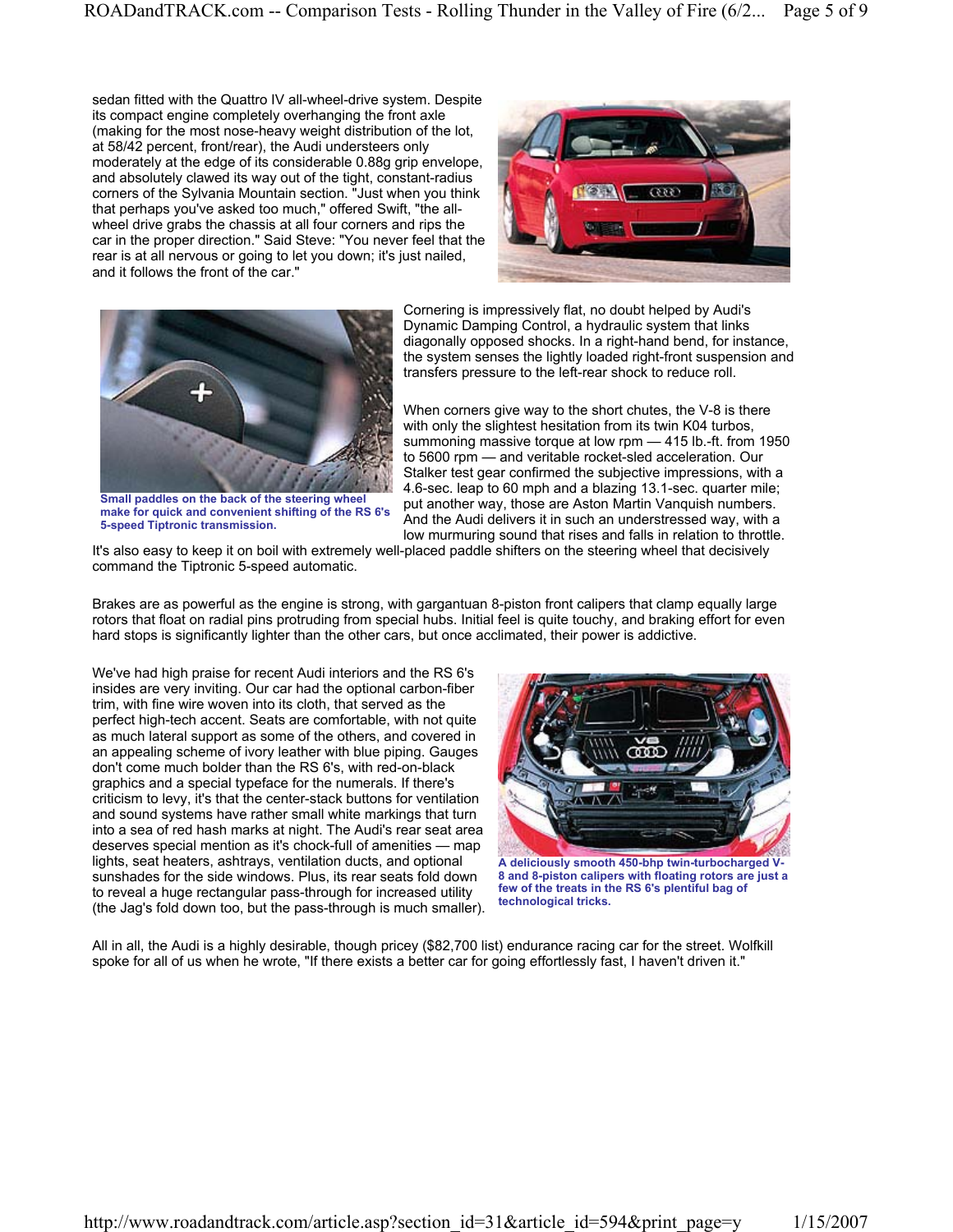

### **1st — Mercedes-Benz E55 AMG 578.0 points**

Rarely does an automobile come along that makes you run to the railing, fling your arms open and scream, "I'm king of the world!" The Audi is the most balanced overall package, but the sheer, overwhelming hot-rod thrust of this Affalterbach-built Benz can turn seen-it-all journalists into wide-eyed schoolboys. We'd like to personally thank the sole AMG technician responsible for hand-assembling this engine (his signature is on a plaque affixed to the 5.4-liter sohc V-8's Lysholm supercharger, but like a lot of signatures, we couldn't read it). The result is 469 bhp and a massive 516 lb.-ft. of torque, with the supercharger's twin screws churning at 23,000 rpm. Even right off idle, there's enough twist to easily light up the rear 265/35ZR-18 Continentals by just stepping on the gas in 1st



gear. And yep, minimize the wheelspin and it's the Ferrari-beater, smoking to 60 in a mere 4.2 sec., on to an astounding 12.4-sec. quarter mile at 116.4 mph that's only a couple of tenths off the new Dodge Viper. And this in a quiet, civilized (albeit firm-riding) 4-door sedan, equally at home on a grocery run or bumping off its 155-mph speed limiter on the *Autobahn.*



**Hand-built by a single technician at AMG's Affalterbach, Germany, headquarters, this 469-bhp marvel (below) propels the E55 through the quarter mile faster than most high-end sports cars, which is quite a feat for a 4200-lb. sedan.** 

Through our route's high-speed sweepers, the Benz felt positively glued down, delivering steering feel that's uncharacteristically communicative for a Mercedes, and very welcome. It's on the exit of tighter corners where you can feel the electronics — traction control, stability control — fighting to rein in the power. Even with stability control switched off, it still intervenes at the ragged edge, but not before allowing you to step the tail out. During strong acceleration, there's an intentional relaxation in power delivery on the upshifts to prevent the tires from spinning — perfectly timed, but noticeable. Also, through the tighter stuff on some surfaces, the front tires will chatter with extreme side load and you sense the Merc's heft.

Brakes, when used with moderate to hard pedal pressure, inspire the same huge confidence of the Audi system. And a peek between the thick spokes of the AMG-design wheels

shows why, as there are immense 8-pot calipers and correspondingly large discs up front here as well. It's with light application that we find fault; Mercedes' brake-by-wire system, used in both the SL- and E-Class cars, requires delicacy of modulation for smooth around-town stops. "Not a major flaw," noted Wolfkill, "just a feature that requires a period of acclimatization."

So there are a few foibles in the running gear, but unquestionably Mercedes has crafted an interior that exudes polish, class and quality. "A very special, chic place," said Swift. Chrome-ringed, white-faced gauges are legible (though it does seem odd to have a large analog clock hog so much valuable instrument-panel real estate), and a pair of deeply supportive sports seats upholstered in Nappa/Nubuk leather offers exceptional hold, and features adjustable "clamp" of the seat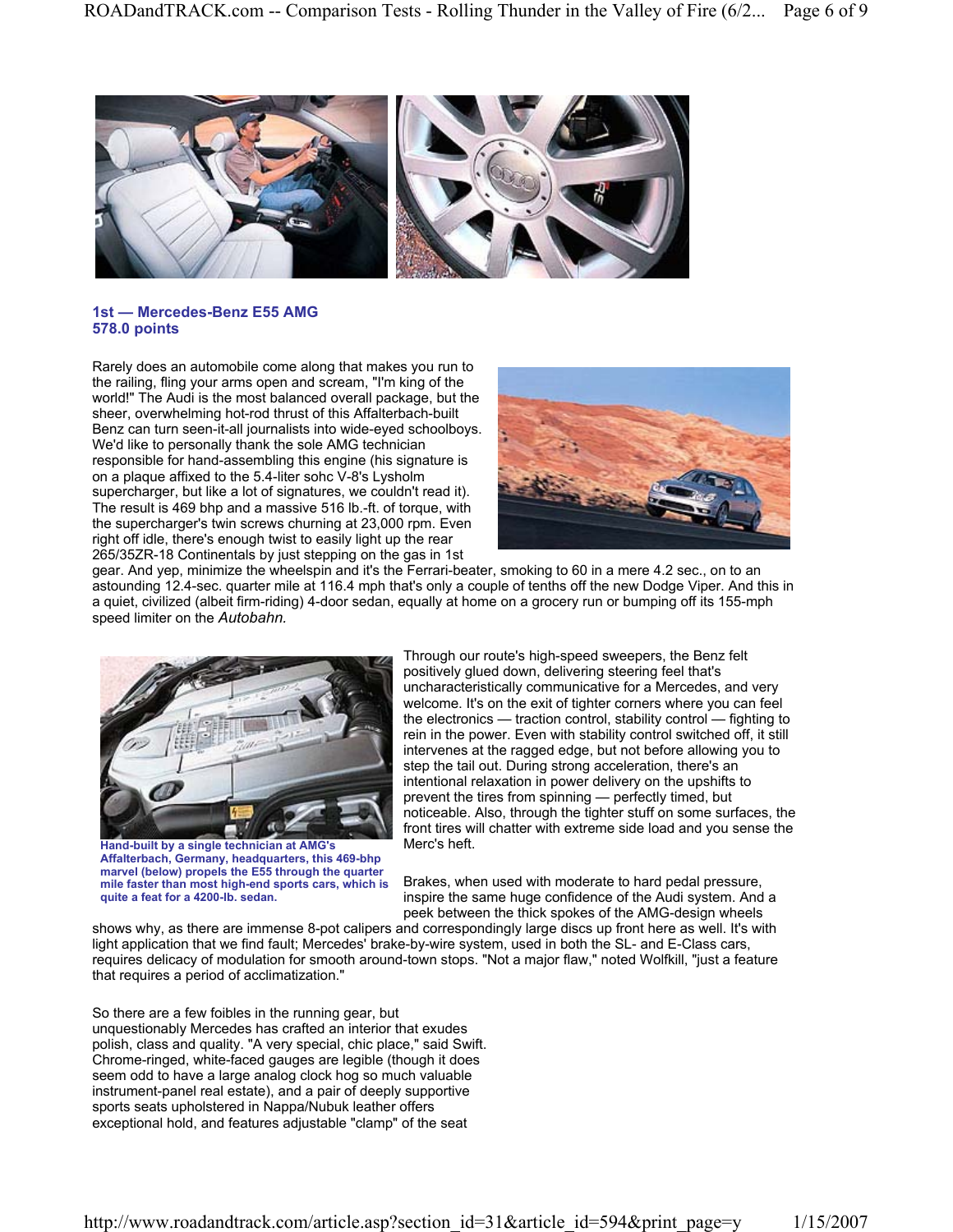bolsters. Just-so polished wood edged with chrome, and an extremely intuitive-to-use band of high-set climate controls finish the tasteful treatment.

It's nicer still for long highway stints with the S-Class-derived Airmatic suspension that quickly alters damping and spring rates as the system's accelerometers and sensors see fit, or according to four driver-selectable modes. Set in the middle of the range, the ride quality is similar to the Audi's; set full soft, it's between the Jag and BMW, all summoned from a push of what Formula 1 fan Swift dubbed the "Jenson Button" on the center console. Likewise, electronic control of the 5-speed automatic transmission sweetens the experience in either canyon-carving or cruise mode. In Mercedes' SpeedShift system, sequential changes can be made either with wheelmounted buttons or a sideways nudge of the selector lever. Shift speed is commendably quick; and shift quality commendably smooth.

Technology, torque, luxury and true supercar performance make the E55 the new king of highperformance sedans, lacking only a version of Mercedes' 4Matic allwheel drive to allow dialing out some of



**Football-sized 8-piston brake calipers put the bite on massive cross-drilled rotors to help counter the accelerative effects of the supercharged V-8's prodigious power.** 



**Luxurious elegance with a sporting flair, the E55's interior mixes rich leather upholstery with wood, chrome and brushed-metal accents to produce a comfortable cockpit well suited for extended stints of high-speed driving.** 



the electronic aids and dialing in a purer experience. It and the Audi have truly raised the bar for all comers in this prestigious segment. And listing at an estimated \$75,000, the E55 has to be considered a relative bargain.

# **In My Opinion...**

Every time I get out of the Audi I'm struck by the ease with which it devours vast quantities of real estate. It doesn't seem to matter if it's a stretch of highway, a winding mountain road or an especially inviting off-ramp. The RS 6's combination of unrelenting thrust, all-wheel-drive traction and unflappable composure makes it a genuine speed-seeking cruise missile. If I had 85 large lying around, there'd be one sitting in my garage tomorrow. *— Kim Wolfkill, Senior Editor*

To pick a favorite among this group is near impossible. The level of performance is truly astounding. The E55 and the RS 6, as the newest examples, raise the bar in this class. But for me, the M5 is very close. The M5's dynamic character, while the most conventional, is also the most predictable. It is the most comfortable for me. Considering the extremes that these cars are capable of, that counts for a lot and makes the M5 the car I was angling to drive on the long journey home. *— Bert Swift, Associate Art Director*

For a change, my decision was easy: the Audi RS 6. Though it falls short of the E55's world-conquering torque, the Audi is still blurringly quick, and it applies its considerable power to the ground with such fluid and unruffled ease that your confidence factor soars. Add in the best steering feel of any modern Audi, brakes that could stop a locomotive, a sublimely sporting interior and just enough race-car attitude in its stance and appearance, and you have the ultimate 4-door lust object. *— Douglas Kott, Executive Editor*

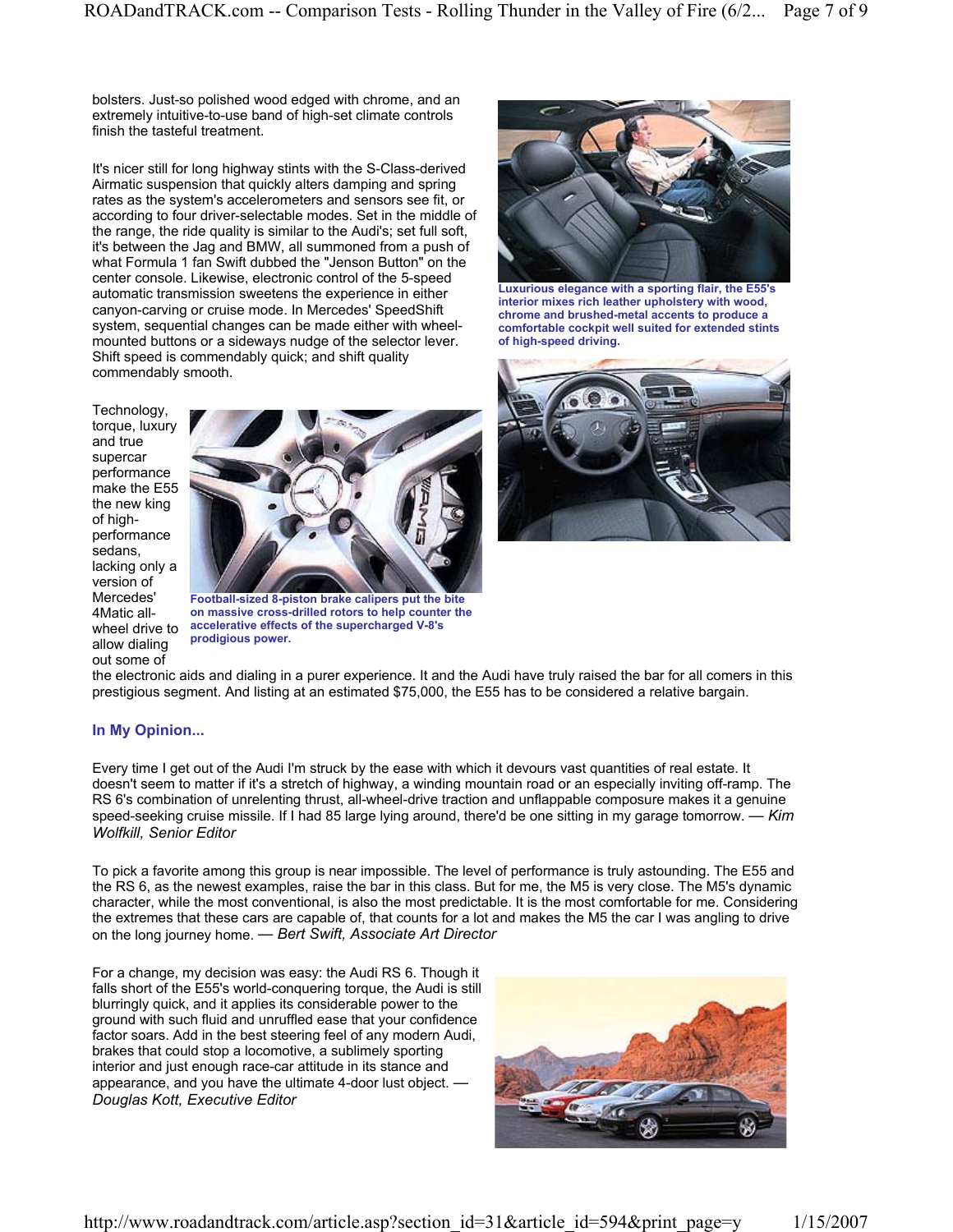About 15 years ago the motor industry was telling us that the days of high-horsepower performance cars had come to an end. Having spent three days with this terrific group of sedans, I'm grateful that prediction was a fallacy. All these cars perform and handle very well, but the car for my garage is the E55, as the brute performance coupled with such understated classy styling really got my attention. Although...every year I compete in the week-long Targa Rally of New Zealand, and for this event I would love to borrow the RS 6. *— Steve Millen, Contributing Editor*

# **The Slingshot Factor**

One of the true joys of being in a powerful car on a remote twolane highway is the ease of passing dawdling tourists with a sharp prod of the accelerator. For a sense of this, we made three instrumented acceleration passes with each car in 3rd gear, from a steady-state 60 mph on up to 90 and recorded the best times. For context, we performed the same test in an Acura RSX Type-S, a 200-bhp sports coupe that's among the best performers in its class.

Obviously, different gearing affects the way each car accelerates; all four sedans used 3rd gear, while the Acura required a 3-4 shift for the last 5 mph. The timing starts once we

see the car start to accelerate on our data, rather than the instant the throttle is pressed. Nonetheless, the times reveal just how potent our quartet of super sedans really is. What the data can't capture is just how satisfying it is to dip into that deep well of torque. *— DK*

#### **PERFORMANCE**

*Performance points based on proportional scale (normalization).*

|                     |           | Audi RS 6 | <b>BMW M5</b> | Jaguar S-<br><b>Type R</b> | Mercedes-<br><b>Benz E55 AMG</b> |
|---------------------|-----------|-----------|---------------|----------------------------|----------------------------------|
| 0-60 mph time       | 30 pts    | 27.4      | 26.3          | 24.2                       | 30.0                             |
| $0-1/4$ mile time   | 30 pts    | 28.4      | 28.0          | 27.2                       | 30.0                             |
| <b>Slalom</b>       | 30 pts    | 30.0      | 30.0          | 29.7                       | 29.1                             |
| <b>Skidpad</b>      | 30 pts    | 30.0      | 29.0          | 29.0                       | 28.6                             |
| Braking, 60-0 mph   | 30 pts    | 29.5      | 30.0          | 29.0                       | 29.5                             |
| Braking, 80-0 mph   | 30 pts    | 30.0      | 29.9          | 28.9                       | 29.0                             |
| <b>Fuel Economy</b> | 20 pts    | 19.0      | 17.0          | 20.0                       | 19.0                             |
| <b>SUBTOTAL</b>     | $200$ pts | 194.3     | 190.2         | 188.0                      | 195.2                            |

#### **SUBJECTIVE RATINGS**

*Subjective ratings based on points awarded in each of 12 categories by editors and scored based on a proportional scale.*

| <b>Driving Excitement</b> | 20 pts | 20.0 | 18.3 | 16.8 | 18.9 |
|---------------------------|--------|------|------|------|------|
| <b>Engine</b>             | 20 pts | 18.4 | 16.9 | 16.3 | 20.0 |
| Gearbox                   | 20 pts | 20.0 | 17.3 | 15.6 | 19.6 |
| <b>Steering</b>           | 20 pts | 19.3 | 20.0 | 17.7 | 17.7 |
| <b>Brakes</b>             | 20 pts | 20.0 | 17.8 | 16.7 | 18.9 |
| <b>Ride</b>               | 20 pts | 17.7 | 18.2 | 20.0 | 20.0 |
| <b>Handling</b>           | 20 pts | 20.0 | 17.8 | 16.1 | 17.8 |
| <b>Exterior styling</b>   | 15 pts | 15.0 | 13.8 | 14.6 | 15.0 |
| <b>Interior styling</b>   | 15 pts | 14.2 | 11.3 | 12.9 | 15.0 |

**Slingshot Factor**

60-90 mph, in seconds

- **Audi RS 6** 4.6
- **BMW M5** 4.4
- **Jaguar S-Type R** 5.3
- **Mercedes-Benz E55 AMG** 4.4
	- **Acura RSX Type-S** 7.3